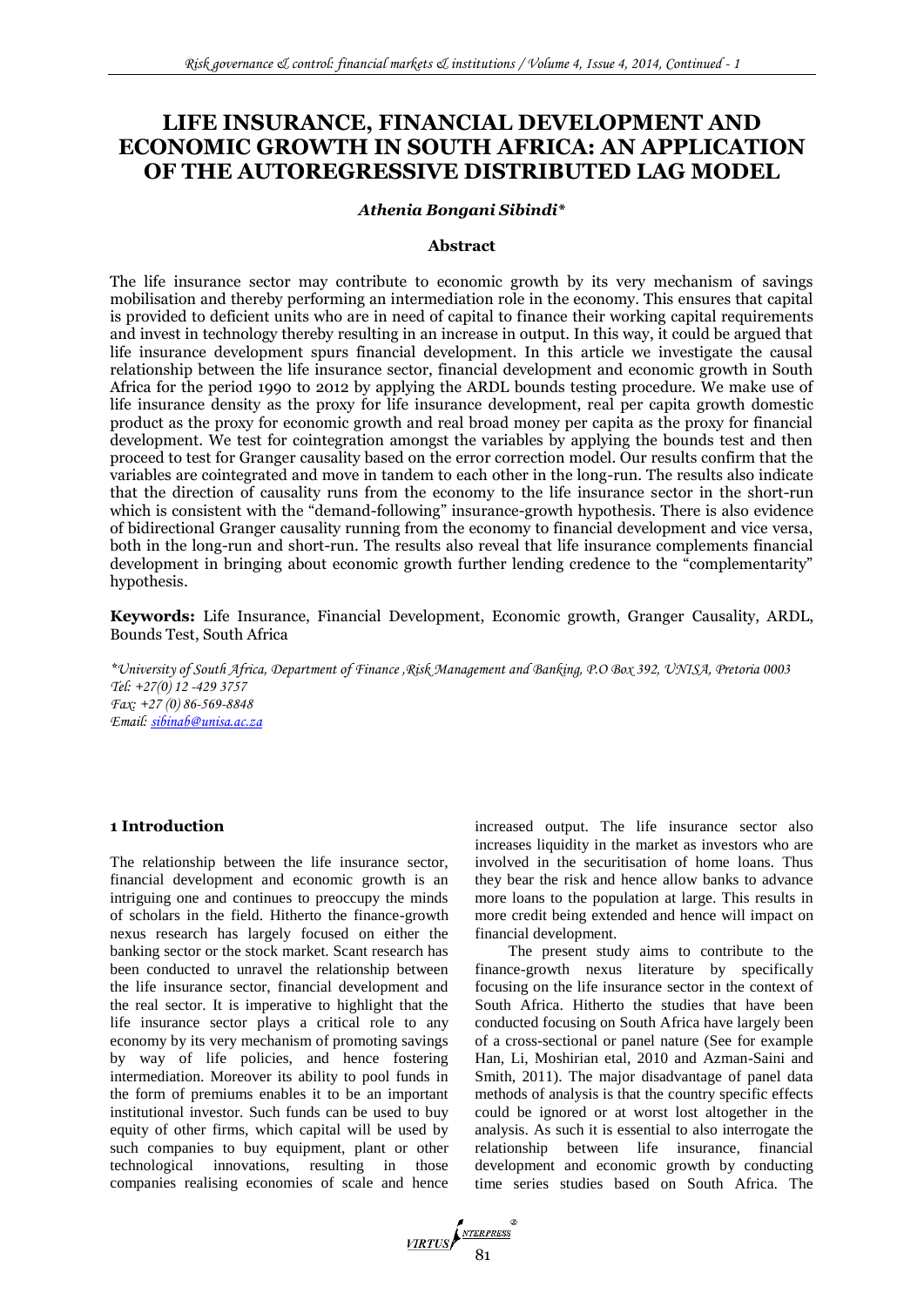motivation in selecting South Africa as the focus of this study lies in its stage of development and the sophistication of its financial sector notwithstanding that it is a developing country.

The impetus behind this study is also to establish the nature of the relationship between the life insurance sector, financial development and economic growth in South Africa in light of the findings by Ward and Zurbruegg (2000) which are later corroborated by Chang, Lee and Chang (2013) to the effect that the insurance-growth nexus varies from country to country. To the best of our knowledge there has been no in-depth study that has focused on South Africa. It is equally impelling that Ward and Zurbruegg (2000) suspect that cultural, regulatory, legal environment and the improvement in financial intermediation amongst other factors may confound the insurance-growth relationship. It could be argued that South Africa presents itself as the best case study as it has a very diverse culture, its financial system has improved vastly over the years and attendant to this the regulatory environment has also evolved over the years.

We thus also hope to chat the way forward for policy makers in South Africa as they grapple with policies that are aimed at recovering her economy and securing the financial sector, specifically targeted at the insurance sector. To this end there has been a raft of reforms that have been proposed. Amongst others, these include the Solvency Assessment Management (SAM) regime whose main aim is to improve the capital and solvency levels of insurance companies as well as the Treating Customers Fairly (TCF) regulations which are aimed at protecting the insurance consumers. We intend to investigate the causal relationship between life insurance, financial development and economic growth by first testing for cointegration amongst the variables for a long run relationship by applying the Johansen procedure. We will then estimate a Vector Error Correction Model (VECM). Lastly we will then conduct Granger Causality/Block Exogeneity tests based on the vector error correction model to determine the nature and direction of flow of causality amongst the variables.

The remainder of paper is arranged as follows: the next section reviews the literature about the insurance-growth nexus. Section 3 reviews the empirical literature. Section 4 gives an overview of the life insurance sector in South Africa. Section 5 describes the data, methodology and presents the empirical results. Section 6 discusses economic and policy implications and then Section 7 concludes.

## **2 Review of literature: insurance and growth nexus**

The finance- economic growth nexus theory has evolved over the years and can be traced to the works of Schumpeter (1912) and later McKinnon (1973). The main argument by Schumpeter was the important role played by financial institutions in spurring technological innovation and economic activities. The financial activities of savings mobilisation, project evaluation, risk monitoring and management facilitate these two functions. On the other hand McKinnon posits that financial development is stunted by restrictive government regulations, interest rate ceilings, loan subsidies and high reserve requirements for the banking sector.

It would seem that there is consensus amongst the scholars when characterising the finance-growth nexus as follows: (1) there is no causal relationship; (2) the causal relationship is demand-following, that is, economic growth leads to a demand in financial services; (3) the causal relationship is supply-leading, that is growth in the financial sector will spur economic growth; (4) negative causal relationship from finance to growth; (5) interdependence.

Hitherto extant studies have interrogated the finance-growth nexus by mainly focusing on the stock markets and the banking sector. There is scant research that focuses on the insurance sector. The importance of the insurance sector in economic development continues to seize the attention of scholars and has gained prominence over the last two decades. Amongst the early scholars who interrogated this relationship include Ward and Zurbruegg (2000). They aver that insurance is important to economic development mainly because of the following two reasons: (1) the benefits that accrue as a result of the insurance company being an agent of risk transfer and indemnification and (2) the benefits that accrue as a result of the insurer undertaking activities as a financial intermediary. Using a sample of nine OECD countries they come to the conclusion that the causal relationships between economic growth and insurance market development may well vary across countries. Further they contend that the influence of insurance market development while channelled through indemnification and financial intermediation is tempered by country specific factors.

Haiss and Sümegi (2008) are in concordance with Ward and Zurbruegg (2000) and contend that the insurance sector is important to economic growth as it can be used as a channel of risk transfer, saving and investment. In their study of 29 European countries they found out that the aggregate investment by insurance companies grew by 20% relative to gross domestic product (GDP) within the time span of 1993-2004. They go on to observe that an essential part of the contribution of insurance companies to GDP growth derives from their assets, their investment activities and the companies' setup. Thus the participation by insurance companies in the economy results in the expansion of the investment horizon, increase of market volume and improvement of market efficiency.

The latter strand of literature emphasises the investment, innovation and financial development that is spurred by the growth of the insurance sector.

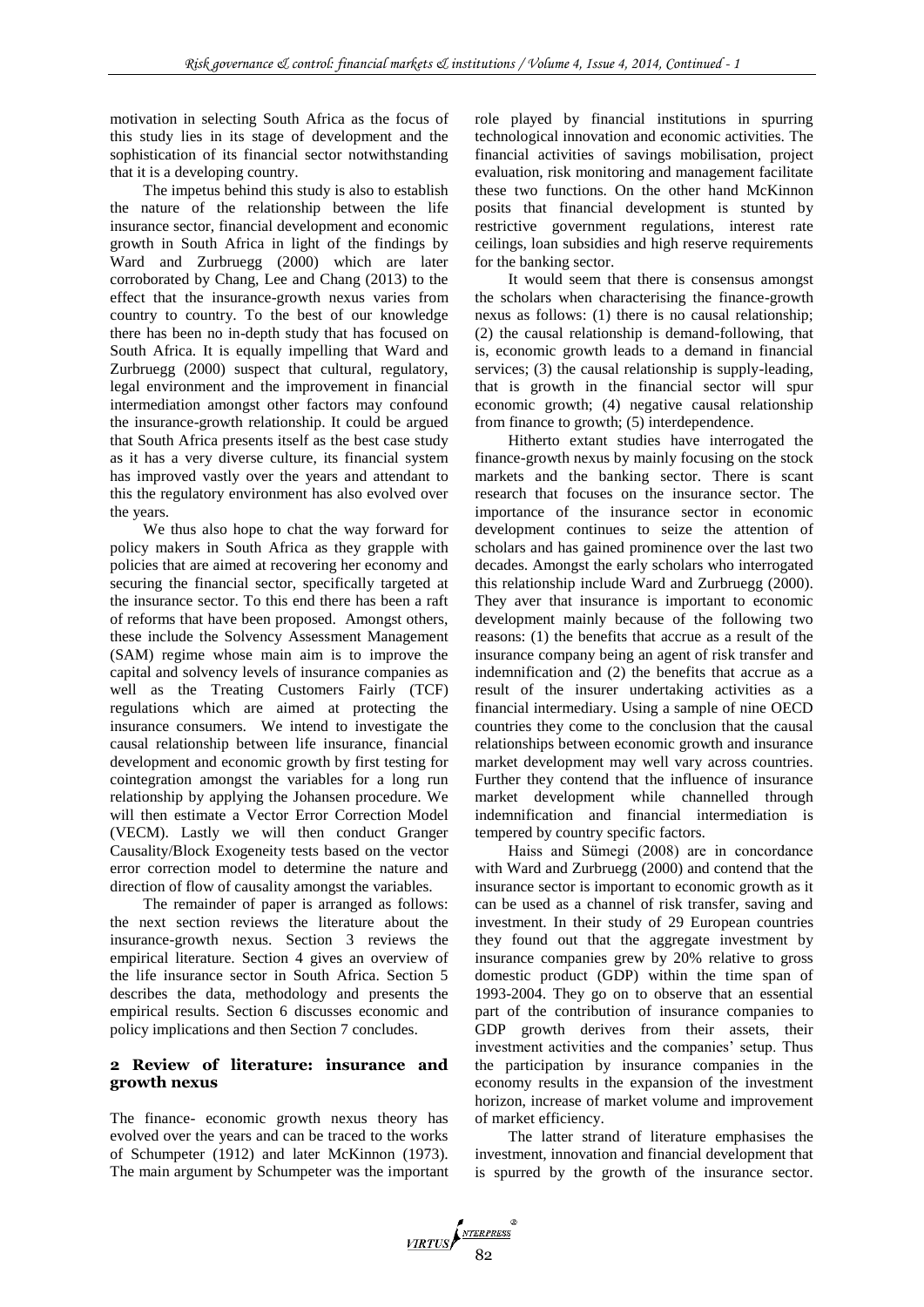According to the proponents of this view, insurance companies by providing protection could affect economic growth through the channels of marginal productivity of capital, technological innovations and saving rate (Ćurak, Lončar and Poposki, 2009). Thus insurance companies indemnify the ones who suffer a loss and stabilise the financial position of individuals and firms. They go on further to note that the possibility of transfer of risks to insurance companies induces risk adverse units to buy goods and services especially those of higher values. In this way insurance sustains demand or consumption of goods and services which encourage production, employment and finally economic growth. Ćurak, Lončar and Poposki (2009) also propound that insurance companies increase the availability of funds through their innovative products which provides protection from credit risk to other financial intermediaries. In that way financial intermediaries become more willing to lend funds for financing real investments that encourage economic growth. They also contend that insurance could affect economic growth through the saving rate channel by offering various life insurance products that combine risk protection and saving benefits. Further they argue that insurers lower transaction costs or achieve economies of scale by collecting funds from dispersed economic units who pay relatively small premiums and by allocating these amassed funds to deficit economic units in order to finance large projects.

According to Azman-Saini and Smith (2011) insurance companies as financial intermediation agents create another dimension of competition in the market for intermediated saving which is expected to promote productive efficiency. Furthermore improved financial intermediation services allow investors to hold diversified investment portfolios, which facilitate a willingness to invest in risky high-productivity projects. Moreover, insurance markets boost liquidity which facilitates a flow of funds to capitalaccumulating projects, resulting in the expansion of the economy. Further they posit that insurance may also have an indirect impact on output growth via its potential impact on the development of banks and stock markets. They contend that, for example, the provision of protection services to customers against risks that might otherwise leave them unable to repay their debts may promote bank lending.

In sum the relationship between the life insurance sector, financial development and the real sector could be classified in terms of causality with respect to six possible null hypotheses:

*H1: Life insurance sector development causes economic growth*

*H2: Life insurance sector development causes financial development*

*H3: Financial development causes life insurance sector growth*

*H4: Financial development causes economic growth*

*H5: Economic growth causes life insurance sector development*

*H6: Economic growth causes financial development*

## **3 Review of the empirical literature**

Ward and Zurbruegg (2000) examined the relationship between economic growth and growth in the insurance industry for nine OECD countries. Using annual data they conducted a bivariate cointegration analysis and also tested for causality by regressing the real GDP against the total real premiums in each country from 1961 to 1996. They found out that in some countries the insurance industry Granger causes economic growth, and in other countries economic growth Granger causes the insurance sector development.

Haiss and Sümegi (2008) investigated the impact of insurance investment and premiums on GDP growth in Europe. They conducted a cross-country panel data analysis for 29 European countries for the period 2005 to 2009. The insurance indicators that they used are the gross premium income as a total sum of life and non-life premium income and total investments. They separated the aggregate sample into a group of mature market economies (mainly the "old" EU-15) and the other one consisting of former transition economies mainly the new EU member states from Central and Eastern Europe (CEE). Their results showed evidence for a correlation between insurance investments and GDP growth for EU-15 countries with mature financial markets and a shortrun connection between non-life expenditure and GDP for the emerging market-type CEE countries.

Arena (2008) examined the causal relationship between the insurance market activity and economic growth in both developed and developing countries. He employed insurance penetration (insurance premiums as a percentage of GDP) as a proxy for insurance market development. By using generalised method of moments (GMM) for dynamic models of panel data for 55 countries between 1976 and 2004, he found a robust evidence for this relationship. He found that both life and non-life insurance have a positive and significant causal effect on economic growth

Ćurak, Lončar and Poposki (2009) using an endogenous growth model and panel data estimation techniques examined whether life and non-life insurance individually or collectively contribute to economic growth across a sample of 10 transition European member countries for the period 1992 to 2007. The proxy that they used for insurance development is insurance penetration. Their results indicated that insurance sector development positively and significantly promotes economic growth. The results were confirmed in terms of life, non-life insurance as well as total insurance.

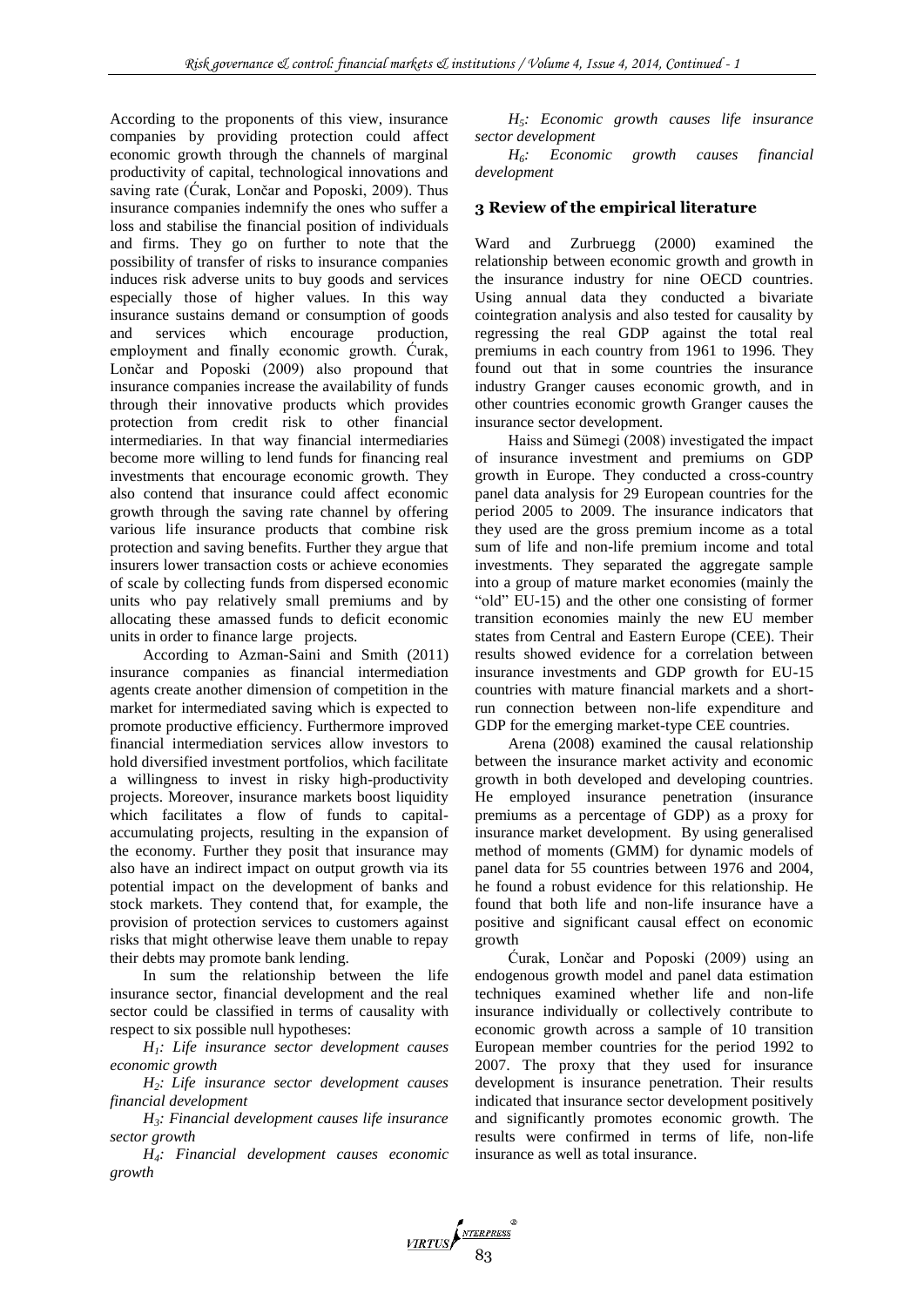Han, Li, Moshirian, et al (2010) investigated the relationship between insurance development and economic growth by employing generalised method of moments (GMM) models on a dynamic panel data set of 27 economies for the period 1994-2005. They used insurance density (premiums per capita) as a proxy for the insurance sector development. They found fairly strong evidence in favour of the hypothesis that insurance development contributes to economic growth. They find out that for the developing countries the overall insurance development, life insurance and non-life insurance development play a much important role than they do for the developed economies.

Ching, Kogid and Furuoka (2010) examined the existence of a causal relationship between the life insurance sector and economic growth in Malaysia by applying the Johansen cointegration test and the Granger causality test based on the Vector Error Correction Model (VECM). They used the total assets of the life insurance sector as an indicator for life insurance. They found out that there existed more than one cointegrating relationship between the real GDP and the total assets of life insurance sector. The study further showed that the real GDP of Malaysia was Granger caused by the total assets of Malaysian life insurance sector in the short run.

Azman-Saini and Smith (2011) investigated the impact of insurance sector development on output growth, capital accumulation and productivity improvement using data from 51 countries (both developing and developed) for the period 1981-2005. They employed the life insurance penetration ratio as a proxy for the development of insurance markets. Making use of panel data methods of analysis they find evidence that insurance sector development affects growth predominantly through productivity improvement in developed countries, while in developing countries it promotes capital accumulation.

Islam (2012) utilised the error correction mechanism to test the causal relationship between the development of non-bank financial intermediaries (NBFIs) and economic growth in Malaysia over the period 1974-2004. He used the financial assets as the proxy for NBFI development. He then conducted Granger causality tests based on the vector error correction mechanism (VECM) and found out that there is a unique long-run causality running from nonbank financial intermediaries to economic growth.

Horng, Chang and Wu (2012) tested for a dynamic relationship amongst insurance demand, financial development and economic growth in Taiwan between 1961 and 2006. They used a three variable Vector Autoregressive (VAR model) with insurance density (premiums per capita) utilised as the proxy for insurance demand. They found out that in the short run, economic growth Granger causes insurance demand and financial development Granger causes economic growth. These results supported the

'supply-leading theory' link from financial development to economic growth and the 'demandfollowing theory' link from economic growth to insurance demand.

Chi-Wei, Hsu-Ling and Guochen (2013) applied the bootstrap Granger causality test to examine the relationship between insurance development and economic growth in 7 Middle Eastern countries. They used insurance density as the indicator for insurance development. They found evidence for bi-directional causality between the life insurance sector and economic growth in the higher income countries such as United Arab Emirates, Kuwait and Israel. They also found that economic growth Granger causes nonlife insurance development in the low income countries of Oman, Jordan and Saudi Arabia.

Chang, Lee and Chang (2013) studied the relationship between insurance and economic growth by conducting a bootstrap panel Granger causality test using data from 10 OECD countries over the period of 1979-2006. They employed the life insurance, nonlife insurance premiums and total insurance premiums as the proxies for insurance market activities. Their results were mixed and they found evidence of oneway Granger causality running from insurance activities to GDP in 5 out of OECD countries, namely France, Japan, Netherlands, Switzerland and the UK. Thus insurance is of great importance for economic growth in these countries. Secondly they found evidence of one-way Granger causality running from GDP to insurance activities in Canada (for life insurance activity), Italy (for total and life insurance activities) and the US (for total and non-life insurance activities). This result indicated that economic growth can increase demand of insurance and thus lead to the development of insurance markets. Thirdly they found out that in the US, there was two-way Granger causality (feedback) between life insurance activity and GDP lending credence to both the "supplyleading" and "demand-following" hypotheses. This result suggested that in the US the life insurance market and economic growth are both endogenous indicating that they mutually influence each other. Finally they found no causal relationship between insurance activities and GDP in Belgium (for all insurance activities), Canada (for total and non-life insurance activities), Italy (for non-life insurance activity) and Sweden (for life insurance activity). These results were consistent with the "neutrality hypothesis" for the insurance-growth nexus. This implied that insurance development and economic growth may not influence each other in those sectors and in Belgium.

# **4 An overview of the life insurance sector in South Africa**

The insurance sector in South Africa comprises of 79 long-term insurers and 7 long-term reinsurers, (FSB, 2012). In South Africa the insurance companies that

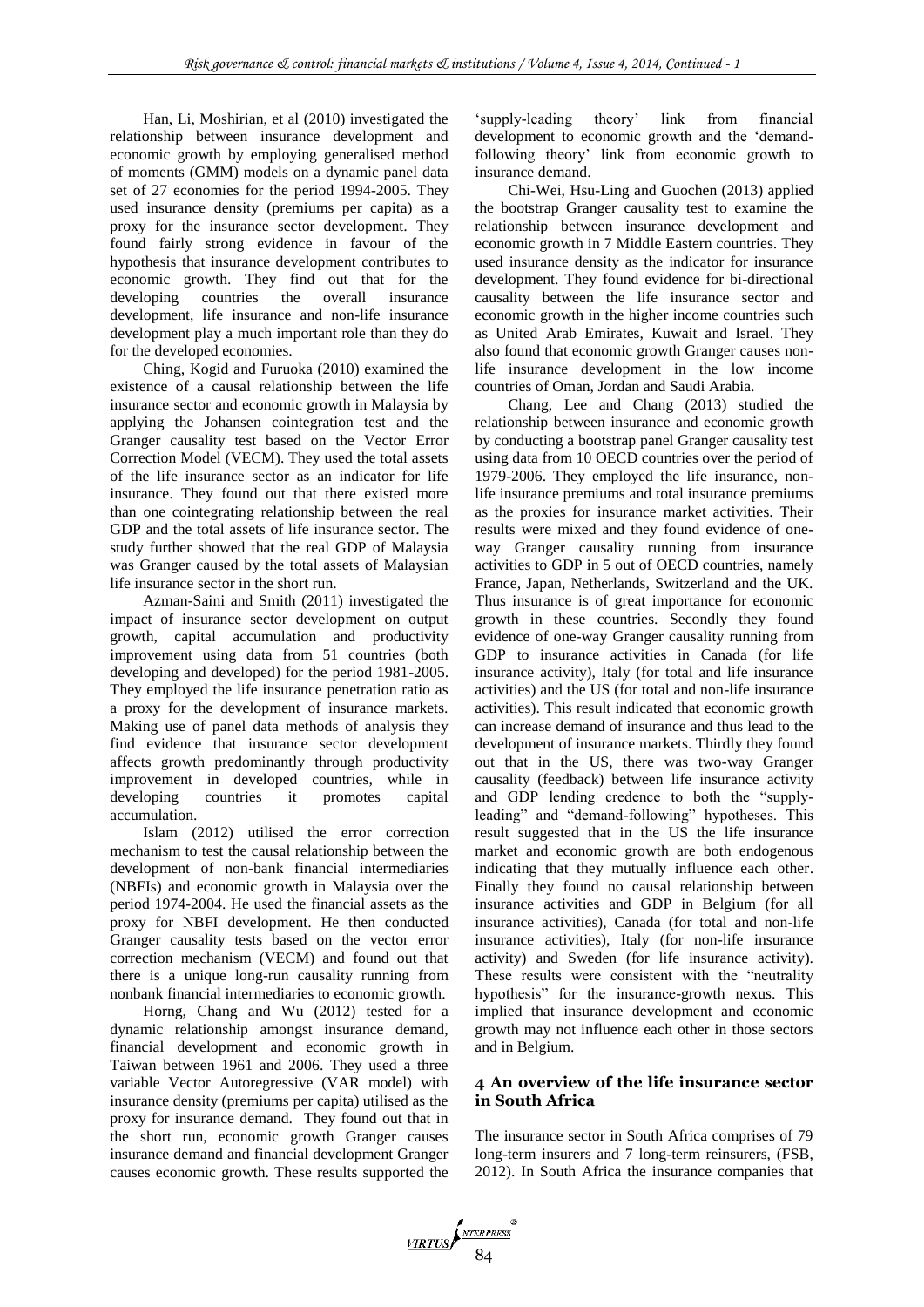transact life insurance business are referred to as longterm insurers.

The key metrics of the insurance companies for the period 2011 to 2013 are given in Tables 1 and 2. The gross premiums of long-term insurance companies show a remarkable growth of 43% from about R301 billion registered in 2011 to roughly R430 billion registered in 2013. A similar trend is observed when evaluating the total assets with the long-term insurance industry registering a phenomenon growth in total assets of 32% from roughly R1, 7 trillion in 2011 to R2, 3 trillion in 2013.

The information provided in Table 2 depicts the investment vehicles of the insurance companies. It would seem that for the long-term insurers the top three investment vehicles in order of importance are: equities and collective investment schemes, debentures and loan stock and cash and deposits. Thus it would seem that the long-term insurance companies play a critical role in intermediation, savings and resource mobilisation.

**Table 1.** The gross premiums and total assets of long-term insurance companies in South Africa

|                        | <b>2011</b>                                                                                                                                                                                                                                                                                                                                                                                                                                       | 2012      | 2013          |
|------------------------|---------------------------------------------------------------------------------------------------------------------------------------------------------------------------------------------------------------------------------------------------------------------------------------------------------------------------------------------------------------------------------------------------------------------------------------------------|-----------|---------------|
| Gross Premiums / R'mil | 300 650                                                                                                                                                                                                                                                                                                                                                                                                                                           | 358 967   | 429 703       |
| Total Assets / R'mil   | 722 777                                                                                                                                                                                                                                                                                                                                                                                                                                           | 2 000 555 | 2 2 7 8 1 4 8 |
|                        | $\overline{m}$ $\overline{m}$ $\overline{n}$ $\overline{n}$ $\overline{n}$ $\overline{n}$ $\overline{n}$ $\overline{n}$ $\overline{n}$ $\overline{n}$ $\overline{n}$ $\overline{n}$ $\overline{n}$ $\overline{n}$ $\overline{n}$ $\overline{n}$ $\overline{n}$ $\overline{n}$ $\overline{n}$ $\overline{n}$ $\overline{n}$ $\overline{n}$ $\overline{n}$ $\overline{n}$ $\overline{n}$ $\overline{n}$ $\overline{n}$ $\over$<br>$\cdots$ $\cdots$ |           |               |

Source: author's own compilation, data from FSB (2013)

|                                | 2011      | 2012          | 2013          |
|--------------------------------|-----------|---------------|---------------|
| <b>Cash and deposits</b>       | 205 790   | 221 377       | 193 901       |
| / $R'mil$                      |           |               |               |
| Government and semi-government | 191 549   | 173 874       | 178 194       |
| / R'mil                        |           |               |               |
| <b>Equities</b>                | 862 648   | 1 2 2 1 6 2 9 | 1 470 533     |
| $/R$ 'mil                      |           |               |               |
| Debentures and loan stock      | 128 379   | 176 585       | 215 743       |
| $/$ R'mil                      |           |               |               |
| <b>Immovable Property</b>      | 58 833    | 58 152        | 49 571        |
| $/$ R'mil                      |           |               |               |
| <b>Fixed Assets</b>            | 181 838   | 2 1 1 2       | 2 3 6 7       |
| / $R'mil$                      |           |               |               |
| <b>Debtors</b>                 | 94 965    | 118 589       | 133 930       |
| $/$ R'mil                      |           |               |               |
| <b>Outstanding Premiums</b>    |           |               |               |
| / R'mil                        |           |               |               |
| <b>Other Assets</b>            | $\Omega$  | 28 235        | 33 909        |
| / R'mil                        |           |               |               |
| <b>Total Assets</b>            | 1 724 002 | 2 000 555     | 2 2 7 8 1 4 8 |
| / R'mil                        |           |               |               |

Source: author's own compilation, data from FSB (2013)

# **5 Data and methodology**

# *5.1 Measures of life insurance and financial development*

In this paper we make use of insurance density as a proxy to gauge the level of insurance sector development in South Africa. Insurance density is defined as premiums per capita, measured by quarterly premium payments divided by the population. This follows the procedure adopted by Han, Li, Moshirian, et al, 2010 and Horng, Chang and Wu, 2012 amongst other. In our model we make use of quarterly data. We employ the real gross domestic

product (RGDP) per capita as a proxy for economic growth, long-term insurance density (LFID), as a proxy for life insurance development and real broad money per capita (YM2) as the proxy for financial development. The quarterly, gross domestic product, real broad money and insurance premium data for the years 1990 to 2012 were obtained from the South Africa Reserve Bank (SARB) database. The national population figures were extracted from the International Financial Statistics (IFS) database. A GDP deflator was applied on the nominal values to calculate the real values, with the year 2000 being set as the base year.

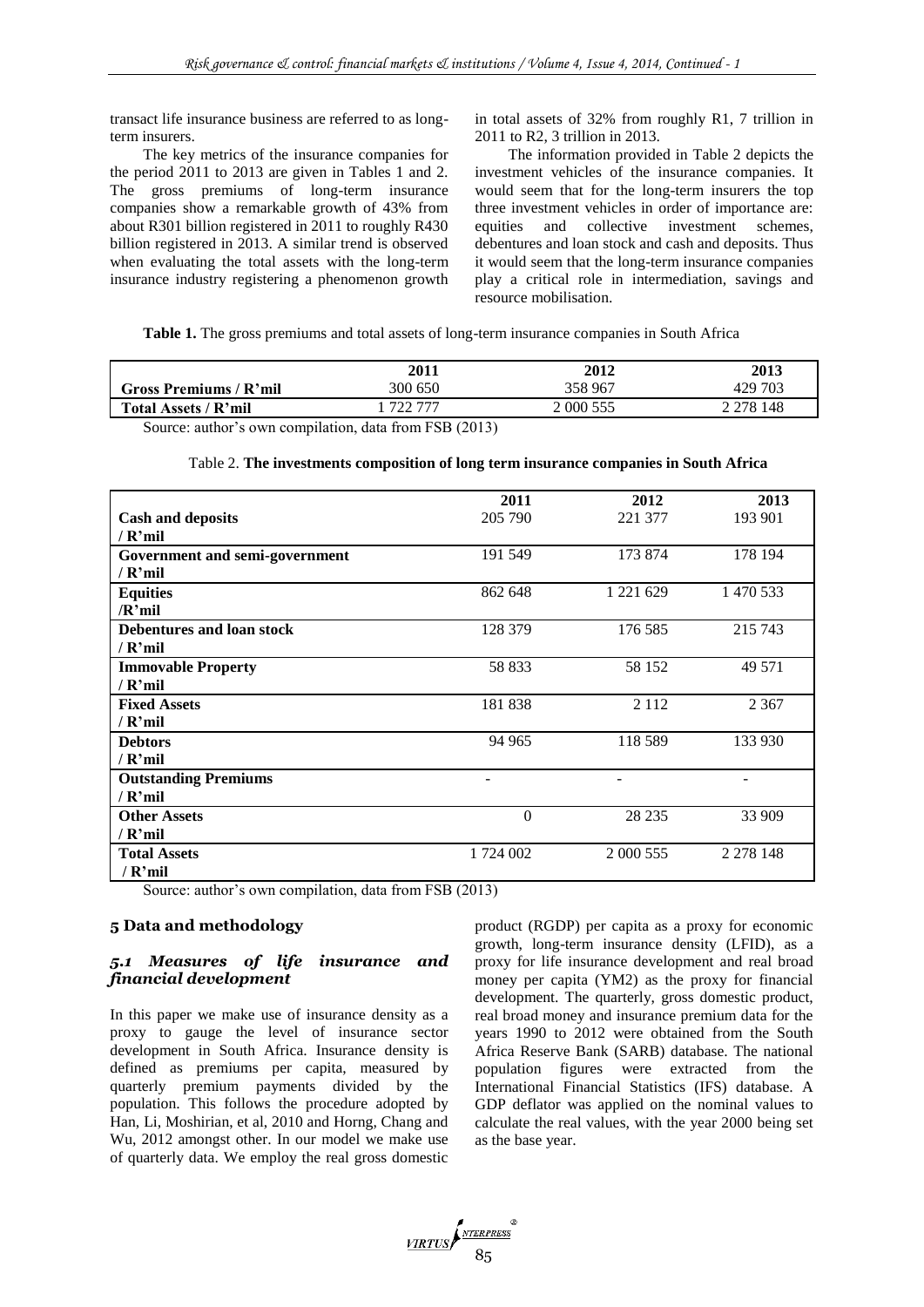

**Figure 1.** Trends of life insurance development indicators in South Africa during the period 1990 to 2012

Source: author's own compilation, data from SARB (2013)

The trends in life insurance development, financial development and economic growth are shown in Figure 1. The gross domestic product per capita (RGDP) shows an upward trend, though it takes a dip between 1991 and 1992. It then peaks at around R9000 at the end of 2008 then declines in 2009 before it ultimately recovers. This is explicable as it corresponds to the period of financial crises. Long-term insurance density (LFID) shows a much steeper sustained upward growth from levels around R560 per capita in 1990 to a peak of around R1400 per capita in 2007. It would then decline to about R820 per capita in 2009 before it recovered to levels around R1020 per capita in 2012. Broad money supply per-capita also exhibits a similar trend starting from a high of R13500 per capita in 1990, it will initially decline to the lowest level of around R10780 in 1994. It would then increase to a pick level of around R24260 per capita at the end of 2008 before it declines to a low level of R20 870 in 2010 before it eventually recovers to levels around R21760 in 2012. Thus it is evident that the series exhibit some form of co-movement and hence we suspect that they are cointegrated in the long run.

#### *5.2 Empirical model specification and estimation techniques*

In order to investigate the relationship between life insurance, financial development and economic growth, we first test for the existence of any long-run cointegrating relationship among [RGDP, LFID, and YM2] by employing the bounds testing approach to cointegration. We will then test for short run dynamics by applying the Granger causality test.

#### *5.2.1 Stationarity tests*

The variables were subjected to stationarity tests. These were the Phillips-Perron and Augmented Dickey Fuller tests. The results of the stationarity tests are presented in Table 3. All variables were found to be non-stationary when tested at their levels. They became stationary when differenced once. As such it can be concluded that the variables are integrated and of order one.

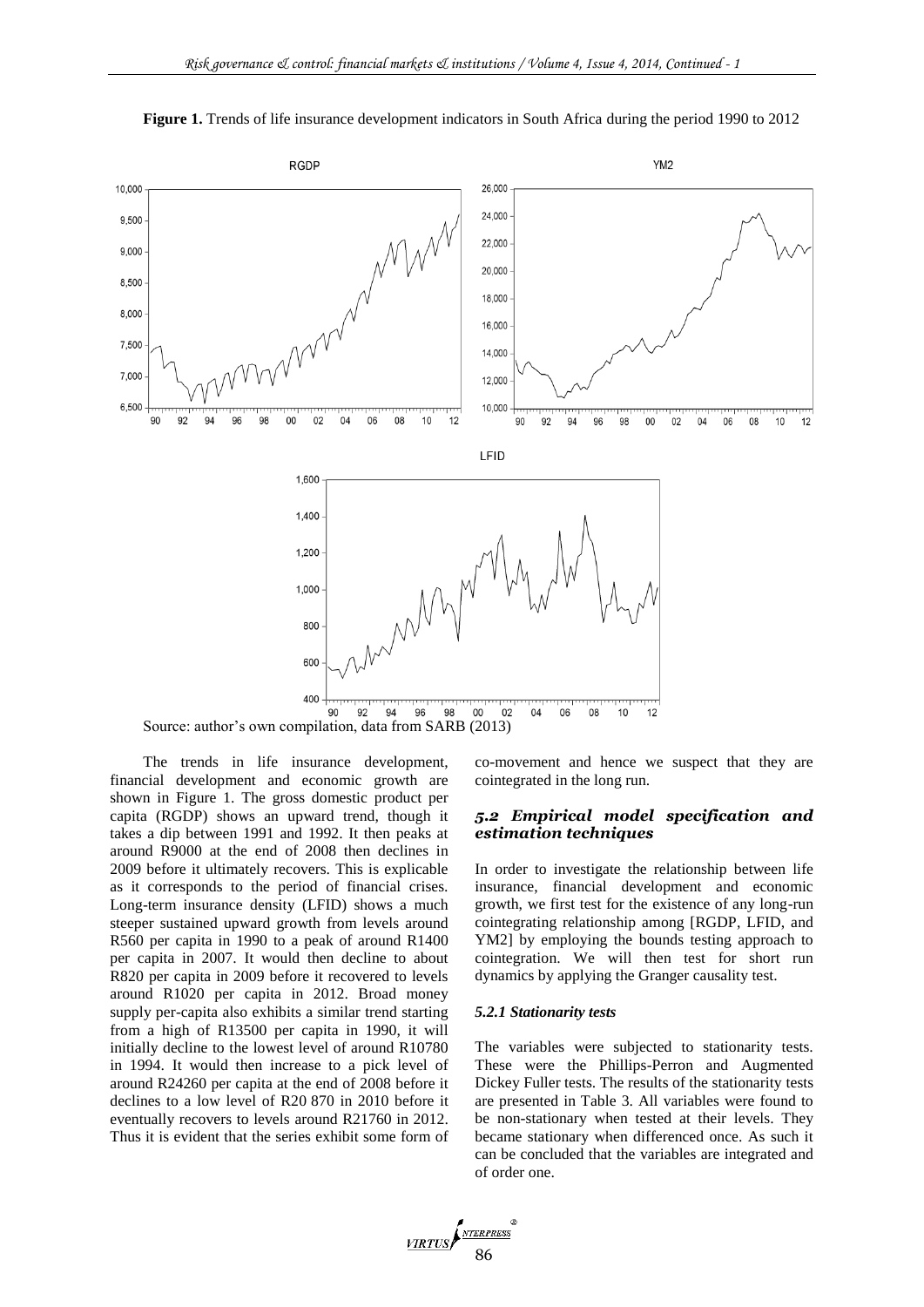|                   |               | <b>Phillips-Perron</b> | <b>Augmented Dickey-Fuller</b> |                |                                |
|-------------------|---------------|------------------------|--------------------------------|----------------|--------------------------------|
| <b>Variable</b>   | With          | With constant and      | With                           | With trend and | Order of<br><b>Integration</b> |
|                   | constant      | trend                  | constant                       | constant       |                                |
| <b>LRGDP</b>      | 0.3262        | $-3.1439$              | $-0.3595$                      | $-3.1781*$     | I(1)                           |
| <b>DLRGDP</b>     | $-13.7056***$ | $-16.6755***$          | $-2.6323*$                     | $-2.6401$      | I(0)                           |
| <b>LLFID</b>      | $-2.3668$     | $-2.8545$              | $-2.2131$                      | $-2.2536$      | I(1)                           |
| <b>DLLFID</b>     | $-16.1380***$ | $-21.4943***$          | $-13.2318***$                  | $-13.2352***$  | I(0)                           |
| LYM <sub>2</sub>  | $-2.4912$     | $-5.6073***$           | 0.0113                         | $-2.4185$      | I(1)                           |
| DLYM <sub>2</sub> | $-8.2299***$  | $-8.1793***$           | $-8.2118***$                   | $-8.1589***$   | I(0)                           |

#### **Table 3.** Stationarity Tests

represents a stationary variable at 10% level of significance.

\*\* represents a stationary variable at 5% level of significance.

\*\*\* represents a stationary variable at 1% level of significance.

#### *5.2.2 ARDL bounds test for cointegration*

In order to empirically analyse the long run relationships and short run dynamic interactions amongst the variables, we apply the autoregressive distributive lag (ARDL) technique. The ARDL cointegration approach was developed by Pesaran and Shin (1998) and Pesaran et al. (2001). It has three advantages when compared to other previous and traditional cointegration methods. The first is that, the ARDL does not need all the variables under study to be integrated of the same order and can be applied when the underlying variables are integrated of order one, zero or fractionally integrated. The second advantage is that the ARDL test is relatively more efficient in the case of small and finite sample data sizes. The third and last advantage is that by applying the ARDL technique, we obtain unbiased estimates of the long-run model. We test for the existence of any long run cointegrating relationship based on the unrestricted error correction model which can be expressed as follows:

$$
\Delta lrgdp_t = a_{01} + b_{11}lrgdp_{t-1} + b_{21}llfid_{t-1} + b_{31}lym2_{t-1} + \sum_{i=1}^n a_{1i}lrgdp_{t-1} + \sum_{i=1}^n a_{2i}\Delta llfid_{t-1} + \sum_{i=1}^n a_{3i}\Delta lym2_{t-1} + \varepsilon_{1t}
$$
\n(1)

$$
\Delta llfid_t = a_{02} + b_{12}lrgdp_{t-1} + b_{22}llfid_{t-1} + b_{32}lym2_{t-1} + \sum_{i=1}^n a_{1i}llfid_{t-1} + \sum_{i=1}^n a_{2i}\Delta lrgdp_{t-1} + \sum_{i=1}^n a_{3i}\Delta lym2_{t-1} + \varepsilon_{2t}
$$
\n
$$
(2)
$$

$$
\Delta lym2_t = a_{03} + b_{13}lrgdp_{t-1} + b_{23}llfid_{t-1} + b_{33}lym2_{t-1} + \sum_{i=1}^n a_{1i}lym2_{t-1} + \sum_{i=1}^n a_{2i}\Delta llfid_{t-1} + \sum_{i=1}^n a_{3i}\Delta lrgdp_{t-1} + \varepsilon_{3t}
$$
\n(3)

Where:

lrgdp = logarithm of the per capita real gross domestic product (economic growth) variable

 $ll$  llfid  $=$  logarithm of the long term insurance density variable

lym2 = logarithm of the broad money per capita (financial development) variable

 $\Delta$  = first difference operator

 $\varepsilon_t$ = white noise error terms

The bounds test is mainly based on the joint Fstatistic whose asymptotic distribution is non-standard under the null hypothesis of no cointegration. The first in the ARDL bounds approach is to estimate the three equations  $[(1)-(3)]$  by ordinary least squares (OLS). The estimation of the three equations tests for the existence of a long-run relationship among the variables by conducting an F-test for the joint significance of the coefficients of the lagged levels of the variables, that is; H<sub>0</sub>:  $b_{1i} = b_{2i} = b_{3i} = 0$  against the alternative one H<sub>A</sub>:  $b_{1i} \neq b_{2i} \neq b_{3i} \neq 0$  for  $i = 1, 2$  and 3. We denote the F-statistic of the test which normalises

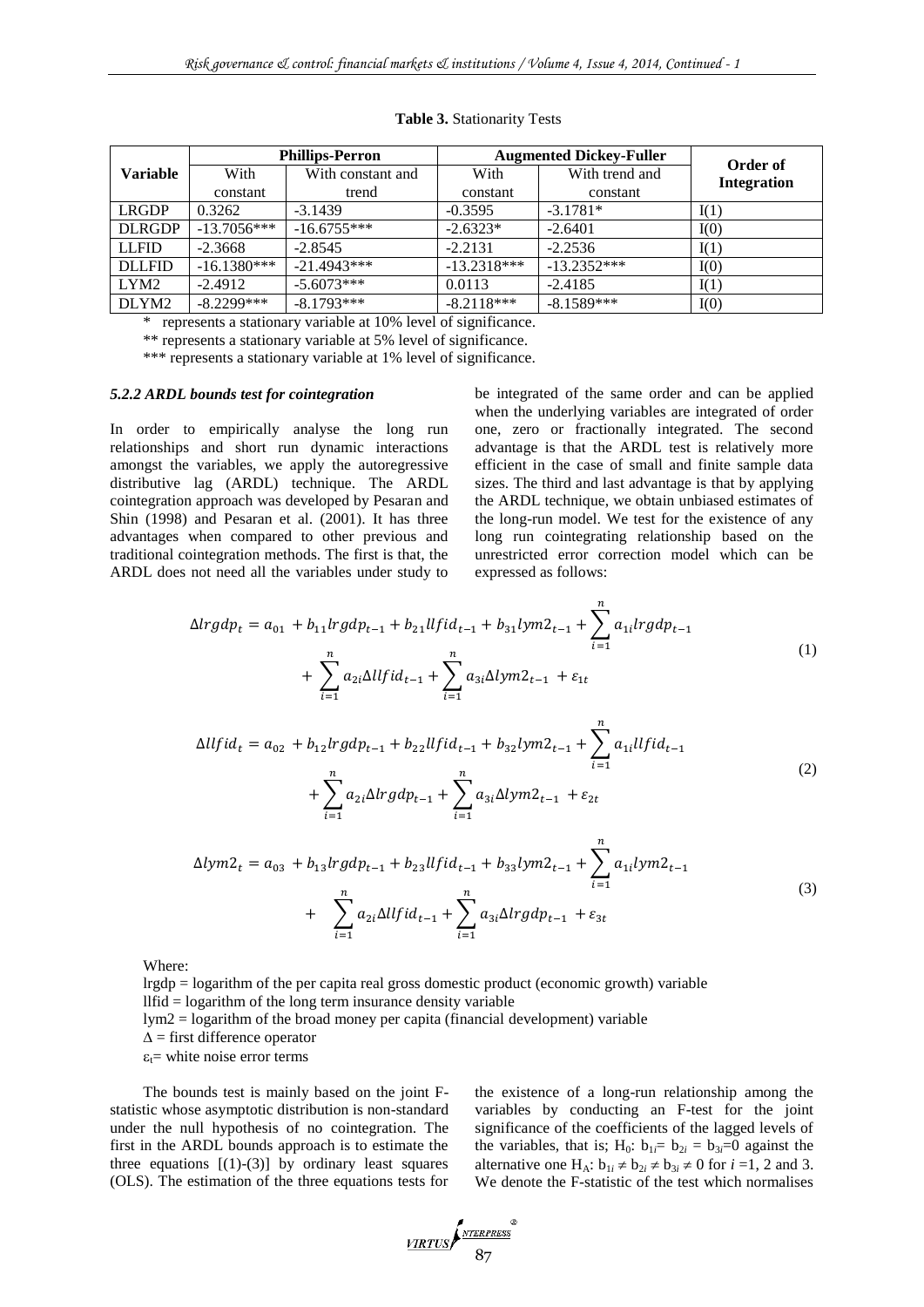on *lrgdp* by F*lrgdp*(*lrgdp\lym2, llfid* ), similarly the Fstatistics for the tests on *lym2* and *llfid* as F*lym2*(*lym2\lrgdp, llfid*) and F*llfid*(*llfid\lrgdp, lym2*) respectively. Two sets of critical values for a given level of significance can be determined (Pesaran et al., 2001). The first level is calculated on the assumption that all variables are integrated of order zero, whilst the second level is calculated under the premise that the variables are integrated of order one. The null hypothesis of no cointegration is rejected when the value of the test statistic exceeds the upper critical bounds value, while it cannot be rejected if the F-

statistic is lower than the bounds value. If the Fstatistic falls within the bounds then the cointegration test becomes inconclusive.

Two steps are used in the ARDL bounds testing procedure. Firstly we determine the optimum lag length selection criteria for the unrestricted models. For all three models the optimum lag length is lag 5. In the second step we apply the bounds F-test in order to ascertain whether there exists a long-run relationship between the variables under study. The results of the bounds test are reported in Table 4.

|  |  |  |  | Table 4. Bounds F-test for cointegration |  |
|--|--|--|--|------------------------------------------|--|
|--|--|--|--|------------------------------------------|--|

| Dependent variable                                        | <b>Optimum Lag Length</b> | <b>F</b> -statistic   | <b>Decision</b>  |
|-----------------------------------------------------------|---------------------------|-----------------------|------------------|
| $F_{lrqdp}$ ( <i>lrgdp</i> \ <i>lym2</i> , <i>llfid</i> ) |                           | 4.8344**              | Cointegration    |
| $F_{lvm2}(lvm2\lfloor lrgdp, llfid)$                      |                           | $4.5185$ <sup>*</sup> | Cointegration    |
| $F_{llfid}(llfid\langle lrgdp, lym2\rangle)$              | 5                         | 2.9269                | No cointegration |
| Lower-bound critical value at 1%                          | 4.99                      |                       |                  |
| Upper-bound critical value at 1%                          | 5.85                      |                       |                  |
| Lower-bound critical value at 5%                          | 3.88                      |                       |                  |
| Upper-bound critical value at 5%                          | 4.61                      |                       |                  |
| Lower-bound critical value at 10%                         | 3.38                      |                       |                  |
| Upper-bound critical value at 10%                         | 4.02                      |                       |                  |

Notes: \*, \*\* and \*\*\* denote statistical significance at the 10%, 5% and 1% level respectively

Lower and upper-bound critical values are taken from Pesaran, Shin and Smith (2001) Table CI(iv) Case IV.

The results reported in Table 2 show that there is evidence of cointegration when the variables real per capita GDP *(lrgdp)* and real per capita broad money *(lym2)* are taken as dependent variables. However when long term insurance density *(lltid)* is taken as the dependent variable, the results of the boundstesting procedure show that there is no cointegrating relationship.

# *5.2.3 Granger causality*

Having established the cointegrating relationship between the economic growth, financial development and life insurance variables, we proceed to perform Granger Causality tests based on an error correction model. This follows the procedure adopted by Odhiambo (2009) and Narayan and Smyth (2006). The model is specified as follows:

$$
\Delta lrgdp_t = a_{01} + \sum_{i=1}^n a_{1i}lrgdp_{t-1} + \sum_{i=1}^n a_{2i}\Delta llfid_{t-1} + \sum_{i=1}^n a_{3i}\Delta lym2_{t-1} + ECM_{t-1} + \varepsilon_{1t}
$$
(4)

$$
\Delta llfid_t = a_{02} + \sum_{i=1}^n a_{1i} llfid_{t-1} + \sum_{i=1}^n a_{2i} \Delta lrgdp_{t-1} + \sum_{i=1}^n a_{3i} \Delta lym2_{t-1} + ECM_{t-1} + \varepsilon_{2t}
$$
 (5)

$$
\Delta lym2_t = a_{03} + \sum_{i=1}^n a_{1i}lym2_{t-1} + \sum_{i=1}^n a_{2i}\Delta llfid_{t-1} + \sum_{i=1}^n a_{3i}\Delta lrgdp_{t-1} + ECM_{t-1} + \varepsilon_{3t}
$$
(6)

Where  $ECM_{t-1}$  = lagged error correction term obtained from the long-run equilibrium relationship.

The existence of a long-run relationship between *rgdp, lfid and ym2* suggests that there must be Granger causality in at least one direction. However it does not indicate the direction of temporal causality between the variables (Odhiambo 2009). The direction of causality can thus be determined by the Fstatistic and the lagged error-correction term. The empirical results are reported in Table 5. Our empirical results confirm that financial development and life insurance sector development Granger cause economic growth in the long run. This is supported by the coefficients of the error correction term which is negative and statistically significant. Further there is evidence of bidirectional Granger causality running from economic growth to financial development in the short run as F-statistics in both the economic

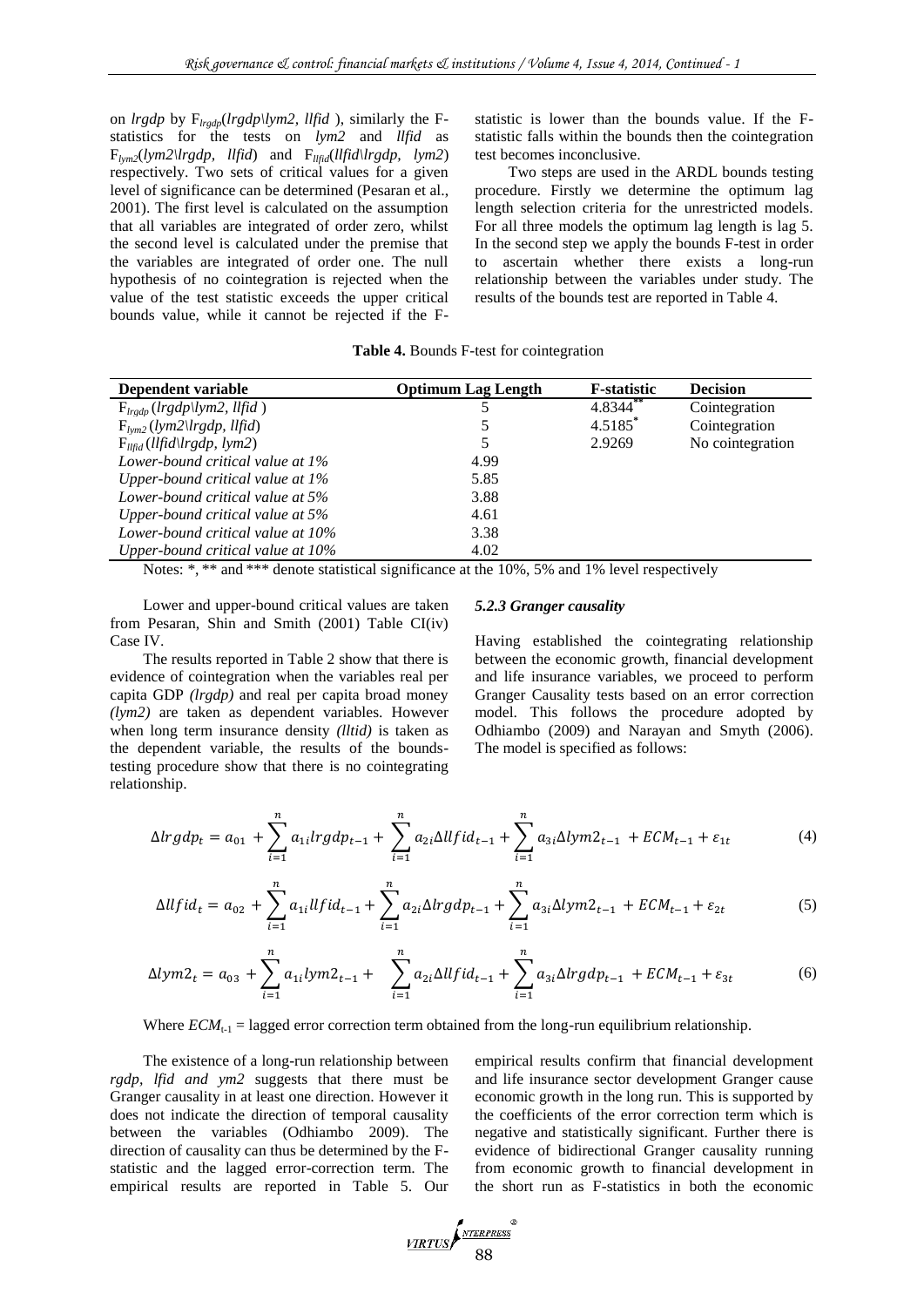growth and financial development equations are statistically significant. The results also provide evidence of unidirectional Granger causality running from the economy to the long term insurance sector in the short run as the F-statistic in the life insurance sector equation is significant. However financial development and life insurance sector do not influence one another.

| Table 5. Results of short-run and long-run causality tests |  |  |
|------------------------------------------------------------|--|--|
|------------------------------------------------------------|--|--|

| <b>F</b> statistics [p-value] |                    |                  | Coefficient [t-statistic] |
|-------------------------------|--------------------|------------------|---------------------------|
| ALRGDP                        | ALYM2              | <b>ALLTID</b>    | $ECM_{T-1}$               |
|                               | $2.3069$ [0.043]** | 1.2964 [0.275]   | $-0.1190$ [ $-1.9967$ ]*  |
| $2.9337$ [0.018]**            |                    | $0.8859$ [0.495] | $-1.2008[-4.0071]***$     |
| 1.997 [0.090]*                | $0.2379$ [0.994]   | $\sim$           | -                         |
|                               |                    |                  |                           |

Notes: \*, \*\* and \*\*\* denote statistical significance at the 10%, 5% and 1% level respectively

Our results thus support the following null hypotheses that we set out to probe:

*H4: Financial development causes economic growth*

*H5: Economic growth causes life insurance sector development*

*H6: Economic growth causes financial development*

# **6 Economic and policy implications**

Our empirical results suggest that life insurance, financial development and economic growth are cointegrated, that is they move in tandem to each other in the long run. We also wish to highlight key findings and proffer policy advice. Firstly, we find evidence of one-way Granger causality running from economic growth to the life insurance sector in South Africa in the short run. This is consistent with the "demand following" insurance-growth hypothesis. These findings corroborate that of Sibindi (2014). We also find evidence of bidirectional Granger causality running from economic growth to financial development and vice versa. There is also evidence of neutrality between life insurance and financial development. It is only plausible to postulate that life insurance "complements" financial development in bringing about economic growth in the long-run. The policy implication is that the policy makers must put in place policies that will grow the South African economy. With the growth of the South African economy an enhanced demand for life insurance products will be created and hence leading to the development of the insurance sector. Further the growth of the life insurance sector through its savings mechanism will result in an increase of intermediation and hence stimulating financial development.

# **7 Conclusion**

This paper examines the causal relationship between life insurance, financial development and economic growth in South Africa as understanding the link is critical to policy makers in their quest to grow the economy and regulate the financial services sector. We find evidence that the economic growth spurs the development of the long-term insurance sector as well as influences financial development in South Africa. Our findings lend credence to 'demand-following' insurance-growth hypothesis. Further this is also consonant with our *a priori* expectations, that for developing countries, the demand-following hypothesis subsists. Our empirical findings also lend credence to the "complementarity" hypothesis. Thus, it would seem financial development and life insurance variables complement each other, rather than substitute one another in bringing about economic growth. As the insurance-growth nexus will continue to preoccupy the minds of researchers. we also suggest that in the future the focus of this research should also turn to the interplay of culture, regulation and the influence of other financial intermediaries. It could also be telling to explore the use of other proxies for life insurance sector development such as total assets, or the insurance penetration ratio or a composite thereof.

#### **References**

- 1. Arena, M. (2008), "Does Insurance Market Activity Promote Economic Growth? A Cross‐Country Study for Industrialized and Developing Countries", *Journal of Risk and Insurance,* vol. 75, no. 4, pp. 921-946.
- 2. Azman‐Saini, W. and Smith, P. (2011), "Finance and Growth: New Evidence on the Role of Insurance", *South African Journal of Economics,* vol. 79, no. 2, pp. 111-127.
- 3. Blum, D., Federmair, K., Fink, G. and Haiss, P. (2002), "The Financial-Real Sector Nexus: Theory and Empirical Evidence", *Available at SSRN 1004269,* .
- 4. Chang, T., Lee, C. and Chang, C. (2013), "Does insurance activity promote economic growth? Further evidence based on bootstrap panel Granger causality test", *The European Journal of Finance,* , no. aheadof-print, pp. 1-24.
- 5. Ching, K.S., Kogid, M. and Furuoka, F. (2010), "Causal relation between life insurance funds and economic growth: evidence from Malaysia", *ASEAN Economic Bulletin,* vol. 27, no. 2, pp. 185-199.
- 6. Chi-Wei, S., Chang, H. and Guochen, P. (2013), "Tests For Causality Between Insurance Development And Economic Growth Using Asymptotic And Panel Bootstrap Distributions", *Economic Computation and*